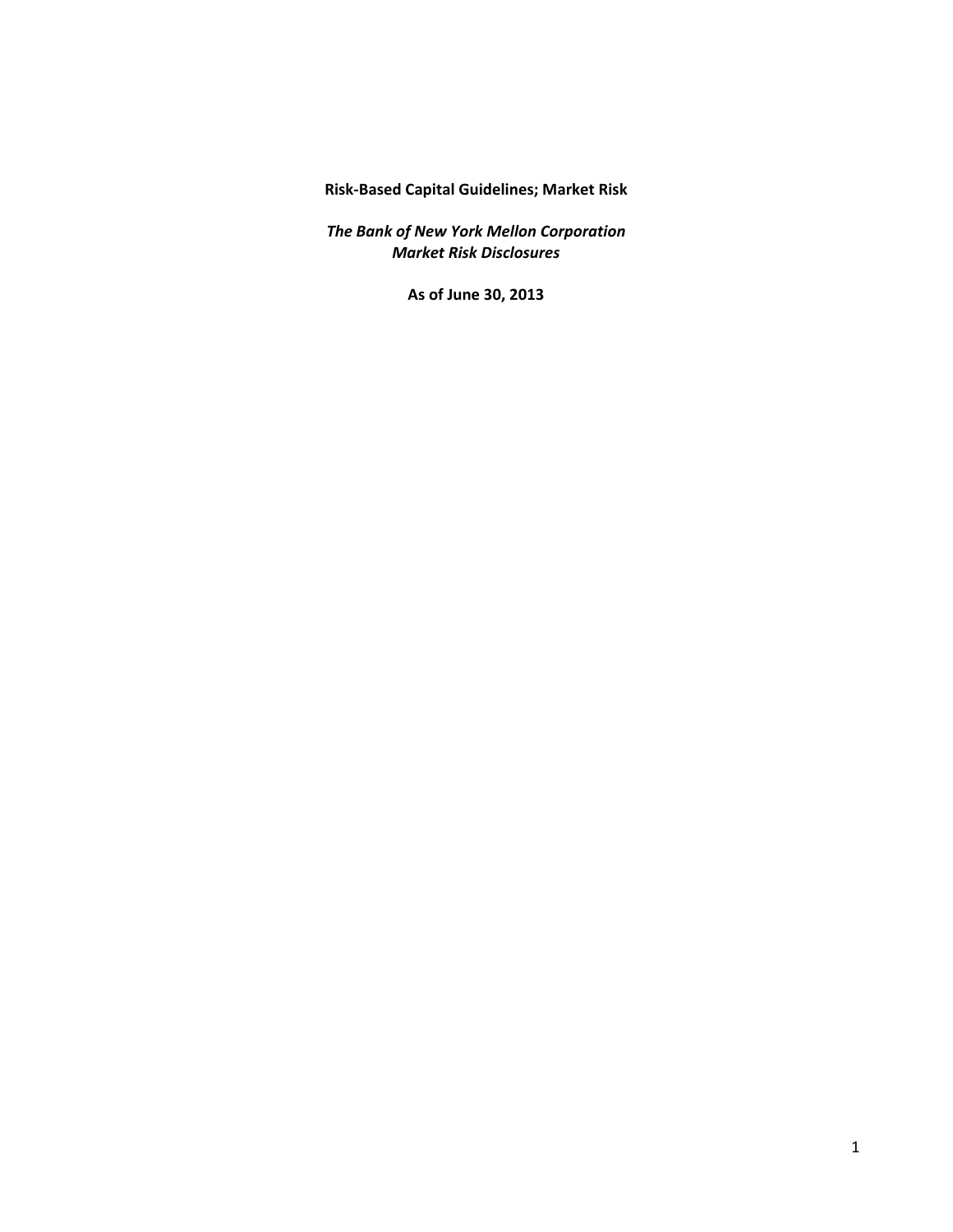# **Basel II.5 Market Risk Quarterly Disclosure**

#### *Introduction*

Since January 1, 2013, BNY Mellon (the "Company") has operated under the revised riskbased capital guidelines for market risk, referred to as Basel II.5, issued jointly by the Office of the Comptroller of the Currency ("OCC"), Board of Governors of the Federal Reserve System ("FRB"), and Federal Deposit Insurance Corporation ("FDIC"), and published in the Federal Register (Vol. 77, No. 169) on August 30,  $2012^1$  (the "Final" Market Risk Capital Rule").

The Final Market Risk Capital Rule requires us to make publicly available quantitative disclosures at least quarterly. Specifically, we are required to disclose among other items, certain quantitative information on the following measures as applicable to the Company:

Value-at-Risk ("VaR") based measures:

VaR is a measure of the dollar amount of potential loss at a specified confidence level from adverse market movements in an ordinary market environment.

Stressed VaR based measures:

Stressed VaR is a measure of the dollar amount of potential loss at a specified confidence level from adverse market movements in an environment of significant market stress.

Incremental risk capital ("IRC") requirements:

IRC is a measure of the dollar amount of potential loss from the exposure to default and migration risks for fixed income positions in trading books.

 Comprehensive risk measure ("CRM") capital requirements:

CRM is a measure of the dollar amount of potential loss from the exposure to all price risks in correlation trading portfolios.

The quantitative and qualitative information included in this quarterly disclosure is provided at the Company consolidated level.

### *Covered Positions*

The Final Market Risk Capital Rule requires us to calculate the market risk regulatory capital based on the population of covered positions. Covered positions include all foreign exchange and commodity positions as well as assets and liabilities in our trading book that meet minimum regulatory requirements for inclusion in the market risk regulatory capital.

Due to the regulatory requirements for covered positions, the population of positions included in our regulatory VaR is different from the population of positions in management VaR we disclose in our 10-Q and Annual Reports. Management VaR includes positions subject to internal management VaR limits. The population of covered positions in our regulatory VaR is a subset of the population of positions included in our management VaR.

#### *Securitizations*

As of the end of the second quarter of 2013, BNY Mellon's population of covered positions does not include any positions that meet the definition of a securitization position in the Final Market Risk Capital Rule.

### *Correlation Trading Positions*

During the second quarter of 2013, BNY Mellon's population of covered positions did not include any correlation trading positions.

<sup>1</sup> [https://www.federalregister.gov/articles/2012/08/30/2](https://1https://www.federalregister.gov/articles/2012/08/30/2) 012‐16759/risk‐based‐capital‐guidelines‐market‐risk#h‐ 61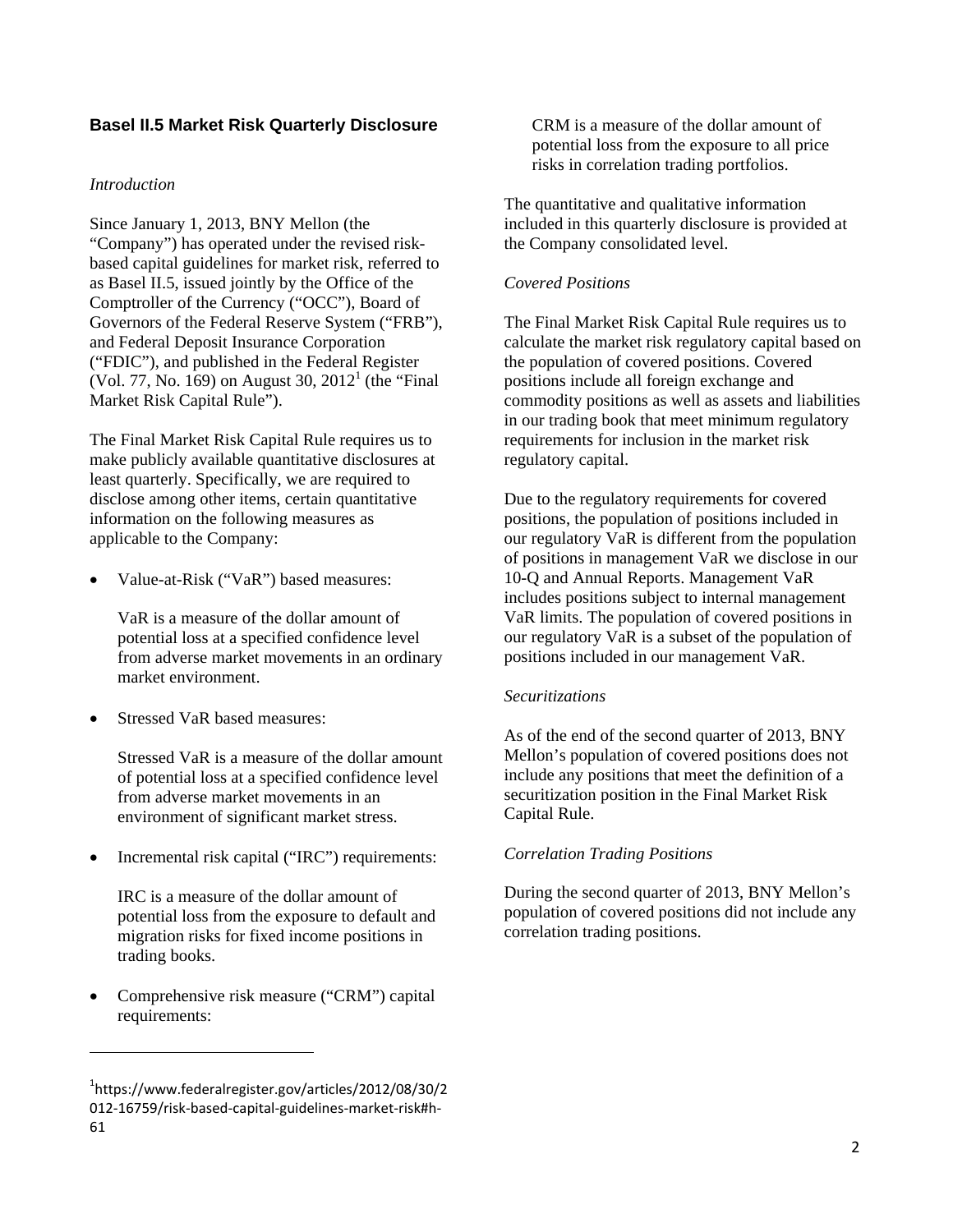#### *Measurement and Monitoring*

The following table summarizes the minimum capital requirement and risk-weighted assets ("RWA") for market risk as of the end of the second quarter of 2013 calculated in accordance with the Final Market Risk Capital Rule.

| <b>Component</b>                  | June 30, 2013 |            |
|-----------------------------------|---------------|------------|
| $(S \in \mathbb{N})$ in millions) | Capital       | <b>RWA</b> |
| VaR                               | \$112.7       | \$1,409.0  |
| <b>Stressed VaR</b>               | 148.1         | 1.851.5    |
| Specific Risk Standard Charge     | 257.7         | 3.221.6    |
| Total Market Risk Capital and RWA | \$518.6       | \$6,482.1  |

#### *VaR Based Measures*

VaR is a measure of the dollar amount of potential loss at a specified confidence level from adverse market movements in an ordinary market environment. Our VaR methodology is based on a Monte Carlo simulation. The calculation of our regulatory VaR assumes a ten-day holding period, utilizes a 99% confidence level, and incorporates the non-linear characteristics of options. The tenday regulatory VaR is derived by scaling one-day VaR to a ten-day holding period.

The following table indicates the calculated regulatory VaR amounts for the overall portfolio of covered positions as well as separate measures for interest rate, foreign exchange, equity and credit components of VaR for the second quarter of 2013.

| VaR(a)                    | O <sub>2</sub> 2013 |        |        |               |
|---------------------------|---------------------|--------|--------|---------------|
| $(\text{\$ in millions})$ | Mean                | Low    | High   | June 30 $(b)$ |
| Interest rate             | \$36.6              | \$28.0 | \$45.1 | \$32.1        |
| Foreign exchange          | 2.9                 | 1.3    | 5.5    | 2.9           |
| Equity                    | 9.6                 | 3.7    | 14.0   | 10.0          |
| Credit                    | 0.0                 | 0.0    | 0.0    | 0.0           |
| Diversification           | (11.5)              | N/M    | N/M    | (9.1)         |
| Overall portfolio         | \$37.6              | \$30.1 | \$46.0 | \$36.0        |

*(a) Ten-day, 99% confidence regulatory VaR.* 

*(b) VaR is calculated on last business date of quarter.* 

*N/M* – *Because the minimum and maximum may occur on different days for different risk components, it is not meaningful to compute a portfolio diversification effect.* 

The interest rate component of VaR represents instruments whose values predominantly vary with the level or volatility of interest rates. These instruments include, but are not limited to: debt securities, mortgage-backed securities, swaps, swaptions, forward rate agreements, exchange

traded futures and options, and other interest rate derivative products.

The foreign exchange component of VaR represents instruments whose values predominantly vary with the level or volatility of currency exchange rates or interest rates. These instruments include, but are not limited to: currency balances, spot and forward transactions, currency options, and exchange traded futures and options, and other currency derivative products.

The equity component of VaR is comprised of instruments that represent an ownership interest in the form of domestic and foreign common stock or other equity-linked instruments. These instruments include, but are not limited to: common stock, exchange traded funds, American Depositary Receipts, listed equity options (puts and calls), OTC equity options, equity total return swaps, equity index futures and other equity derivative products.

The diversification component of VaR is the risk reduction benefit that occurs when combining portfolios and offsetting positions, and from the correlated behavior of risk factor movements.

During the second quarter of 2013, interest rate risk generated 74% of average VaR, equity risk generated 20% of average VaR and foreign exchange risk accounted for 6% of average VaR.

### *Stressed VaR Based Measures*

Stressed VaR is a measure of the dollar amount of potential loss at a specified confidence level from adverse market movements in an environment of significant market stress. Stressed VaR uses the same model as our regulatory VaR, but incorporating inputs calibrated to historical data from a continuous one year stress period selected based on empirical studies. The calculation of our regulatory Stressed VaR assumes a ten-day holding period, utilizes a 99% confidence level, and incorporates the non-linear characteristics of options. The ten-day regulatory Stressed VaR is derived by scaling one-day Stressed VaR to a tenday holding period.

The following table indicates the calculated regulatory Stressed VaR amounts for the overall portfolio of covered positions as well as separate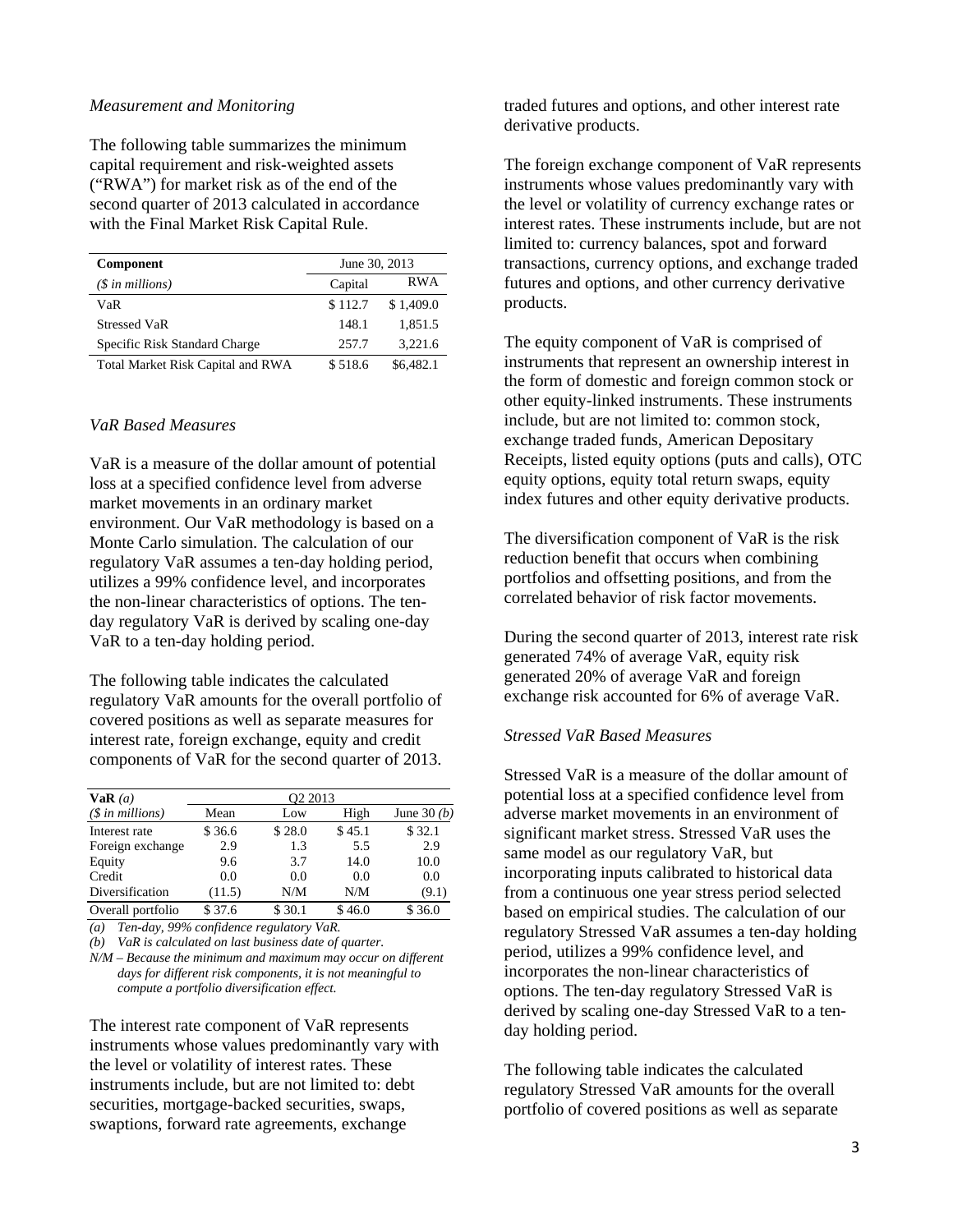measures for interest rate, foreign exchange, equity and credit components of Stressed VaR for the second quarter of 2013.

| Stressed VaR $(a)$ | O <sub>2</sub> 2013 |        |        |         |  |
|--------------------|---------------------|--------|--------|---------|--|
| $(\$$ in millions) | Mean                | Low    | High   | June 30 |  |
| Interest rate      | \$48.3              | \$42.1 | \$59.2 | \$42.1  |  |
| Foreign exchange   | 4.2                 | 2.5    | 8.8    | 4.8     |  |
| Equity             | 14.1                | 4.2    | 24.8   | 5.1     |  |
| Credit             | 0.0                 | 0.0    | 0.1    | 0.1     |  |
| Diversification    | (17.3)              | N/M    | N/M    | (12.2)  |  |
| Overall portfolio  | \$49.4              | \$39.8 | \$60.1 | \$39.8  |  |

*(a) Ten-day, 99% confidence regulatory Stressed VAR.* 

*N/M* – *Because the minimum and maximum may occur on different days for different risk components, it is not meaningful to compute a portfolio diversification effect.* 

During the second quarter of 2013, interest rate risk generated 73% of average Stressed VaR, equity risk generated 21% of average Stressed VaR and foreign exchange risk accounted for 6% of average Stressed VaR.

# *Specific Risk Measures*

Specific risk means the risk of loss on a position that could result from factors other than broad market movements and include event risk, default risk, and idiosyncratic risk. The Final Market Risk Capital Rule requires us to measure the specific risk for debt, equity and securitization positions using either our internal models (e.g., VaR, IRC, CRM) provided our regulators approve the use of these models to measure specific risk, or the standardized measurement method. The following three sections describe our specific risk measures.

### *Specific Risk Standard Charge*

We calculate the specific risk standard charge on a quarterly basis under the standardized measurement method. It measures specific risk pursuant to fixed risk weights, which are prescribed by the Final Market Risk Capital Rule.

# *IRC Requirements*

The IRC model will not be used for the calculation of our market risk regulatory capital until the model is approved by our regulators.

## *CRM Requirements*

The CRM model is not applicable as we do not have correlation trading positions in our population of covered positions.

# *Regulatory VaR Back-testing*

On a daily basis, we compare one-day 99% regulatory VaR to trading profits and losses excluding fees, commissions, reserves, net interest income, and intraday trading to determine the back test multiplier for VaR and Stressed VaR for purposes of calculating the market risk regulatory capital. This daily back-testing is also done at a subportfolio level and facilitates the assessment of the performance of our VaR model.

During the second quarter of 2013, our daily trading loss excluding fees, commissions, reserves, net interest income, and intraday trading did not exceed our calculated regulatory VaR amount of the overall portfolio of covered positions on any given day.